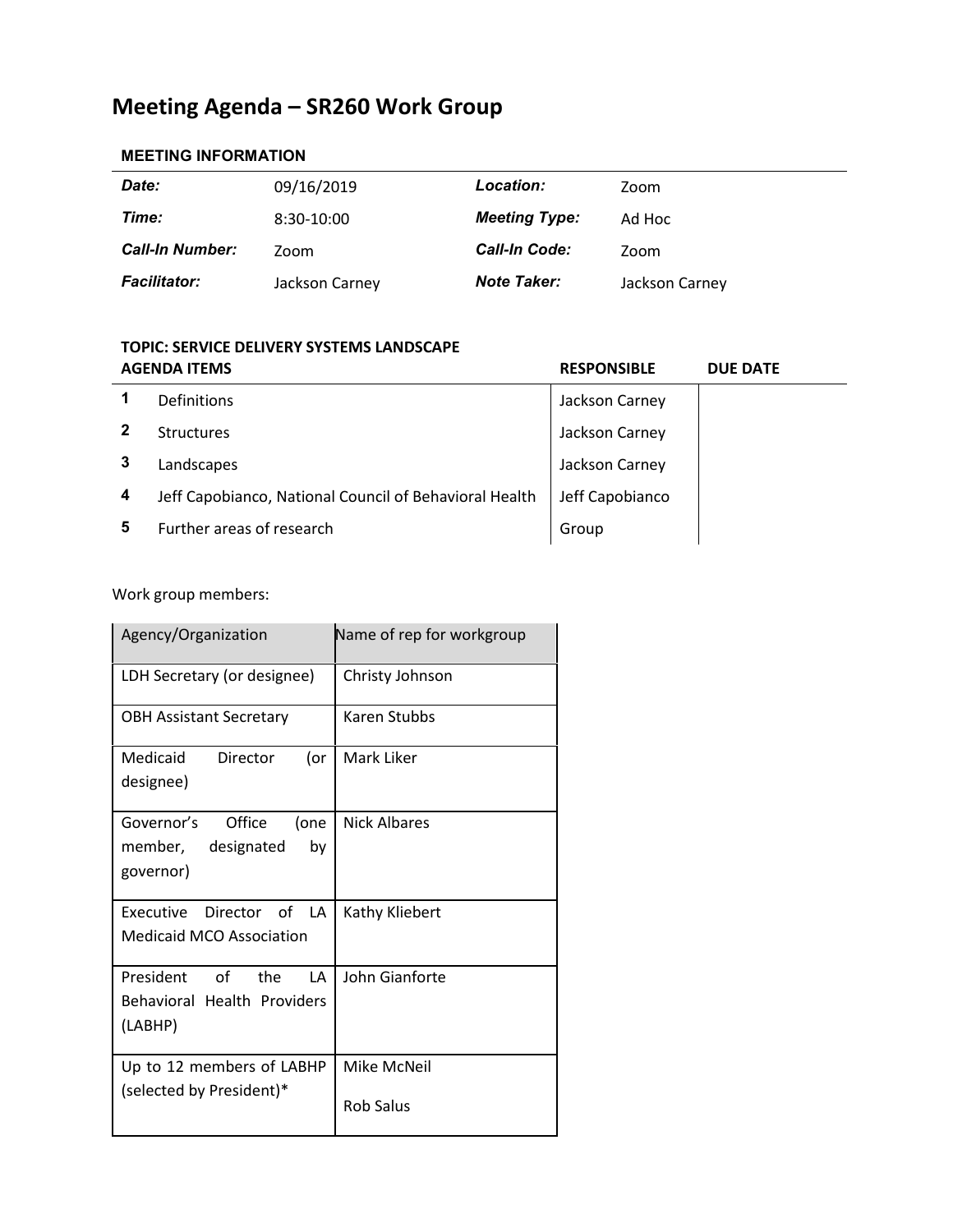|                                             | Collette Melancon        |
|---------------------------------------------|--------------------------|
|                                             | <b>Chris Mudd</b>        |
|                                             | Donnie Oliver            |
|                                             | <b>Foley Nash</b>        |
|                                             | <b>Ben Thomas</b>        |
|                                             | <b>Matthew Delk</b>      |
|                                             | <b>Adrian Turner</b>     |
|                                             | <b>Tibberly Richards</b> |
|                                             | Lisa Romback             |
|                                             | Earnest Airhia           |
| President of the LA Medical<br>Society      | Ann Conn                 |
| President of the LA Hospital<br>Association | Greg Waddle              |

Jeff Capobianco of the National Council of Behavioral Health attended the meeting to discuss the national landscape of carve-in/carve-out.

Notes

#1 Presentation

#2 **JEFF CAPOBIANCO:** Looking back traditional at how Medicaid dollars are managed, the state itself has managed and worked directly with the providers. As costs and complexity of delivery of care going up (laws at federal level like parity), we've seen a movement towards MCO to manage the \$

Expansion of Medicaid managed care plans led to an uptick in Medicaid MCO model. Typical as Medicare goes, Medicaid goes later.

Still relatively early in the life cycle, data is limited on how well MCO systems work, as well as carve-in and carve-out. MCOs struggle to work with Medicaid population. If you look at the data related to people who receive services, jury still out as to whether or not MCO vs traditional ffs works better for members. Consternation from providers around changes. Will take time to figure out if MCO system is better, same with carve-in/carve-out or any variation thereof. Going back to a carve-out would not necessarily fix the issues present in Louisiana.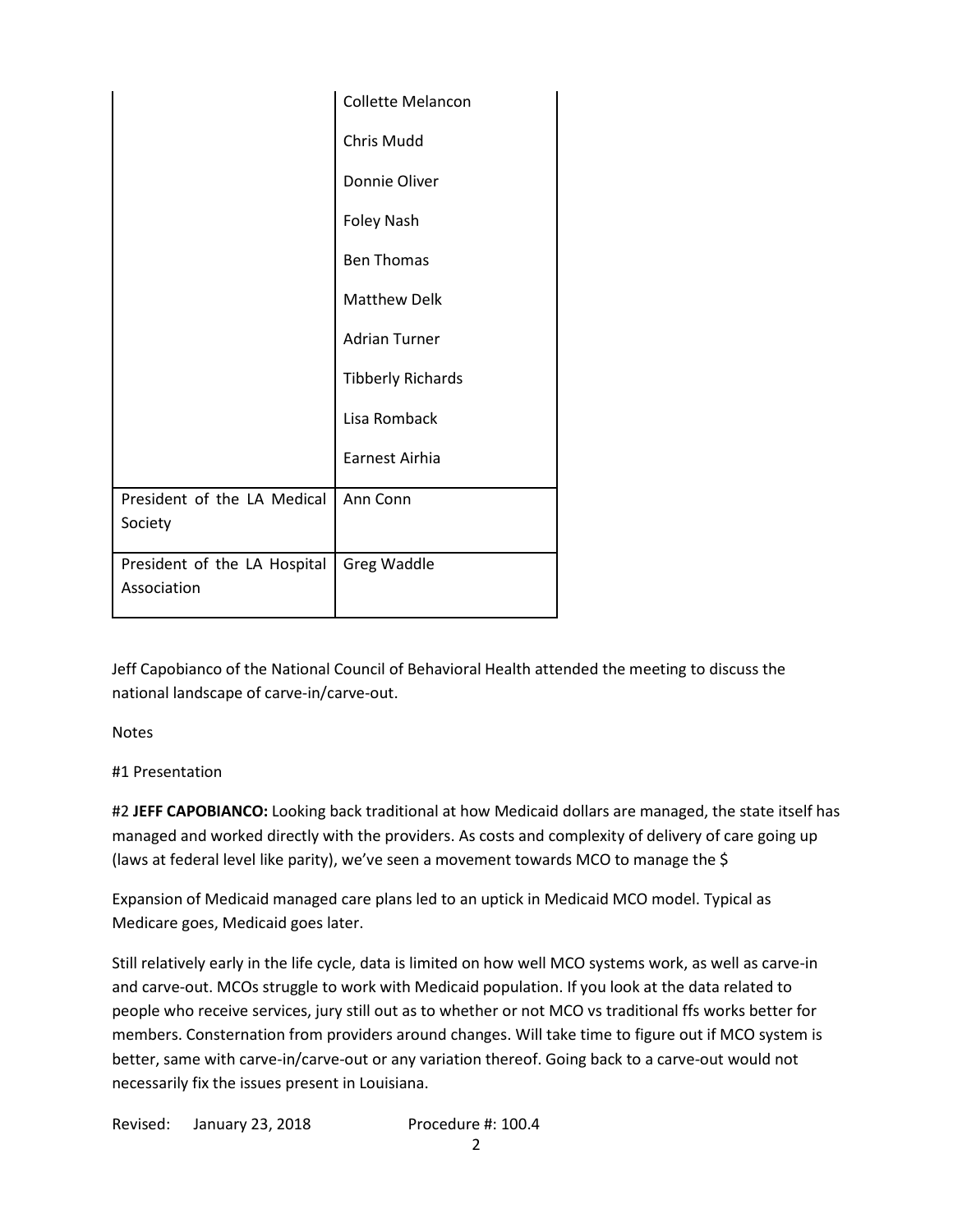**KAREN STUBBS:** Lets focus on pros and cons. Last time was specific clinical barriers. Lets open up for conversation around pros and cons of different systems.

**KATHY KLIEBERT:** Does the data show any states doing carve-in well? Jeff: white paper coming out with shine more light, but one thing they have seen is when you create a change in a system there's a disruption, which takes time to settle. Not sure if we know what states are doing well yet given how relatively new these different delivery systems are. Kathy K: Ask about states that have done it the longest? Jeff: FFS states have done carve in the longest, no MCOs involved. Members tend not to notice difference.

**ROB SALUS:** Question about integration at the payor level & how that tends to look.

**CAPOBIANCO:** State entitiy executes contract to use those dollars & how it works with providers as to how some MCOs silo physical health and behavioral health care, different case managers looking at the patients. MCOs often have separate bh arms.

**STUBBS:** from providers perspective, difference between a United/Optum situation vs MCO that doesn't have that situation. Rob, to some extent yes but largely dependent on company visions.

**COLLETTE MELANCON:** Bc of the population she deals with being early childhood, almost all cases go to peer review with United. When get to peer review, they typically end up talking to someone who understands what they mean. Tougher when there's no bh specialist to get the claim approved.

**GIANFORTE:** In his experience, they had better conversations with Magellan as they understood BH when talking to case managers as opposed to MCOs today where case managers may know physical health very well but don't always know behavioral health generally and how it works within Louisiana. Lack of coordination and standardization for various protocols within the current MCOs. Asks Jeff is other states how the carve ins have dealt with lack of standardization.

**CAPOBIANCO:** anecdotally, other states experiencing the same issues. Jeff suggest require standardization. Issue usually is that businesses don't want to give up proprietary. *Karen ask if Greg Waddle could speak to hospital experience for the same standardization on the physical health side.*

**KLIEBERT***:* DRGs help with this. Diagnosis related group, takes away some of the back and forth around what is or is not allowed.

**CAPOBIANCO:** DRG started in 80's, made things simpler and contained costs. Over time the system was gamed & the cost went back up. Case management was never in a DRG set up, two systems kind of at odds over the way to best bill and track outcome measures.

**SALUS:** Referencing reluctance for MCOs to standardize care. Karen references primary care citing same issues, and administrative simplification group to discuss solutions to this issue whether its CMS related or contract related.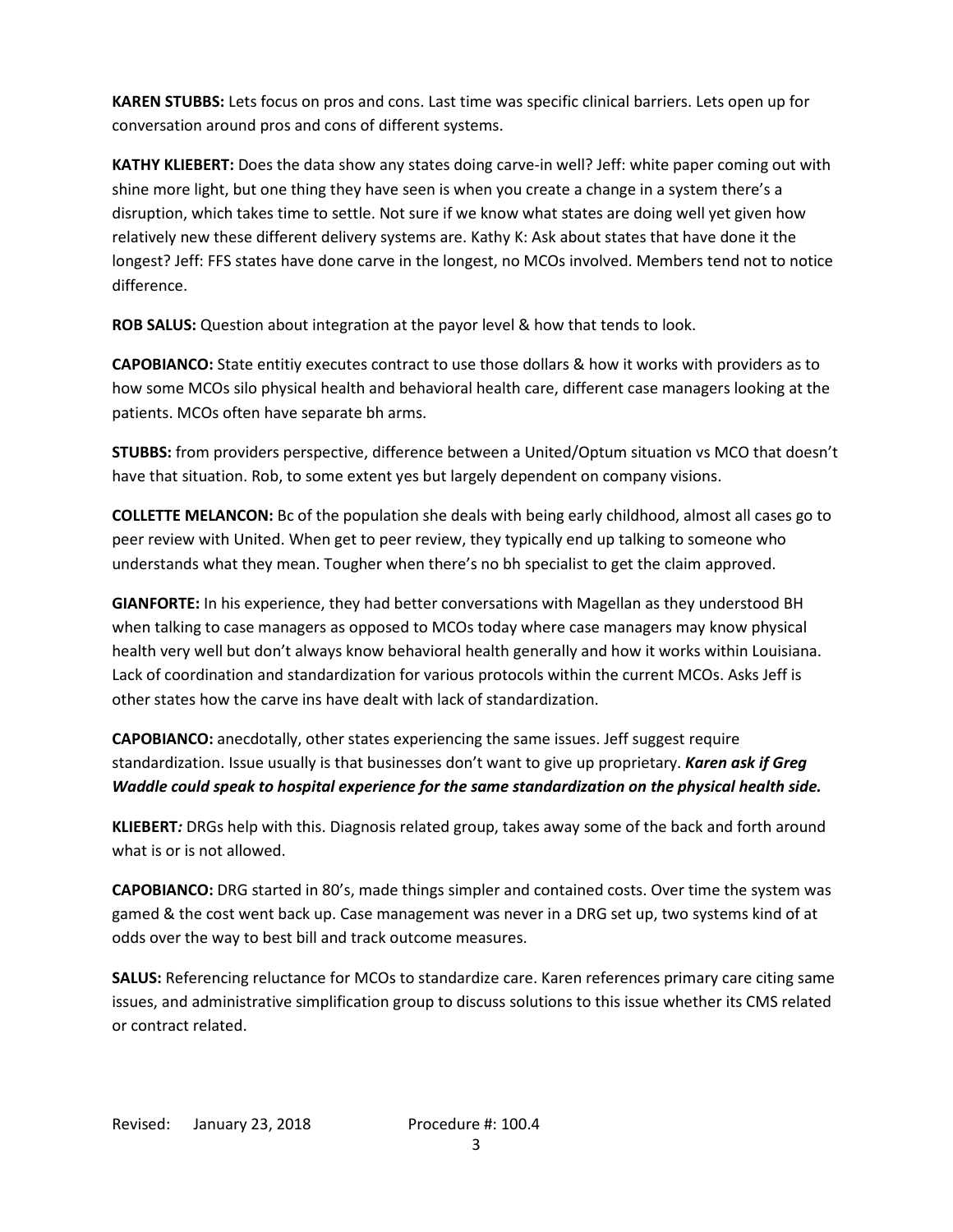**GIANFORTE:** suggest lengthening these meetings to 4 hours. *Karen, not sure this report is to solve all issues but rather to identify problems for the report. Invite legal to attend & additional Medicaid staff to attend on both admin and clinical side.*

**DONNIE OLIVER:** Agree that it almost sounds like we're asking for special treatment in asking for a carve-out, but behavioral health is a lot different than the rest of primary care. When someone gets a shot, it's A or B. If they get an x-ray, do they or do they not have a broken bone. But when a BH provider provides a service, you go and talk to someone. BH is a specialized thing which is why plans struggle with this or start their own in house silos to deal with carve out. He's seen state FFS prior to Magellan and even before that when it was a monthly rate. When Magellan first started, a lot of providers complained about them and did so until they switched to the health plans, but he would bet those providers would take them back any day to deal with only one plan as opposed to 5 or 6. Constantly chasing a moving target. Dramatic increase in frequency of audits, etc. We could talk for 8 hours and still not fix it, what's the easiest way to fix the situation? Been in a carve in for 4 years now and probably the worst situation they've ever been in. Feels most of these problems wouldn't exist under a single plan.

**KLIEBERT:** While she agrees the issues have increased, the increase in legislative audits in the last 3 years has contributed in a big way to these problems and the pressure it's created for the department.

**MELANCON:** Us v them mentality between MCOs and providers. Environment of always having to prove themselves, has turned into a punitive process. Audits have been extremely burdensome, losing sight of the product they're providing to the clients. Need to all work toward the same goal. Kathy K, agree there is a punitive environment. John gives example of provider association, when measured according to outcome measures they do well, when measured by process measures they don't do well. Expectation level is too high, illustrates that to get out of us v them we need to identify criteria for the audits that are reasonable and fair. Moving away from process measures to outcome measures. Rob agrees with John.

**STUBBS:** How can we discuss audits in a productive way? Previous conversation clarified a little bit but has come back up in the last few weeks. What can we do besides talking about audits just talking about what they are and not really doing anything.

**SALUS:** Previous conversation, types of audits being done was clarified. How the system of audits is being administrated will eventually put every provider out of business. Usually score highly on audits but have had years of payments for a member recouped over a single technicality.

**STUBBS:** Agencies also closing bc they've abused the system and illegally collected millions of dollars. How do you distinguish between good providers being punished on a technicality. When should an agency be put out of business vs who should receive education and treatment.

**MELANCON:** should allow space for human error. Shouldn't be an all or nothing mentality re: recoupment. Very difficult from a time management. Perfection kills the program. Not only do the MCOs and LDH need to allow some level of error but so does the LLA. 40-60 days of negative cash flow puts these agencies oob. Profit margins only 2-3%